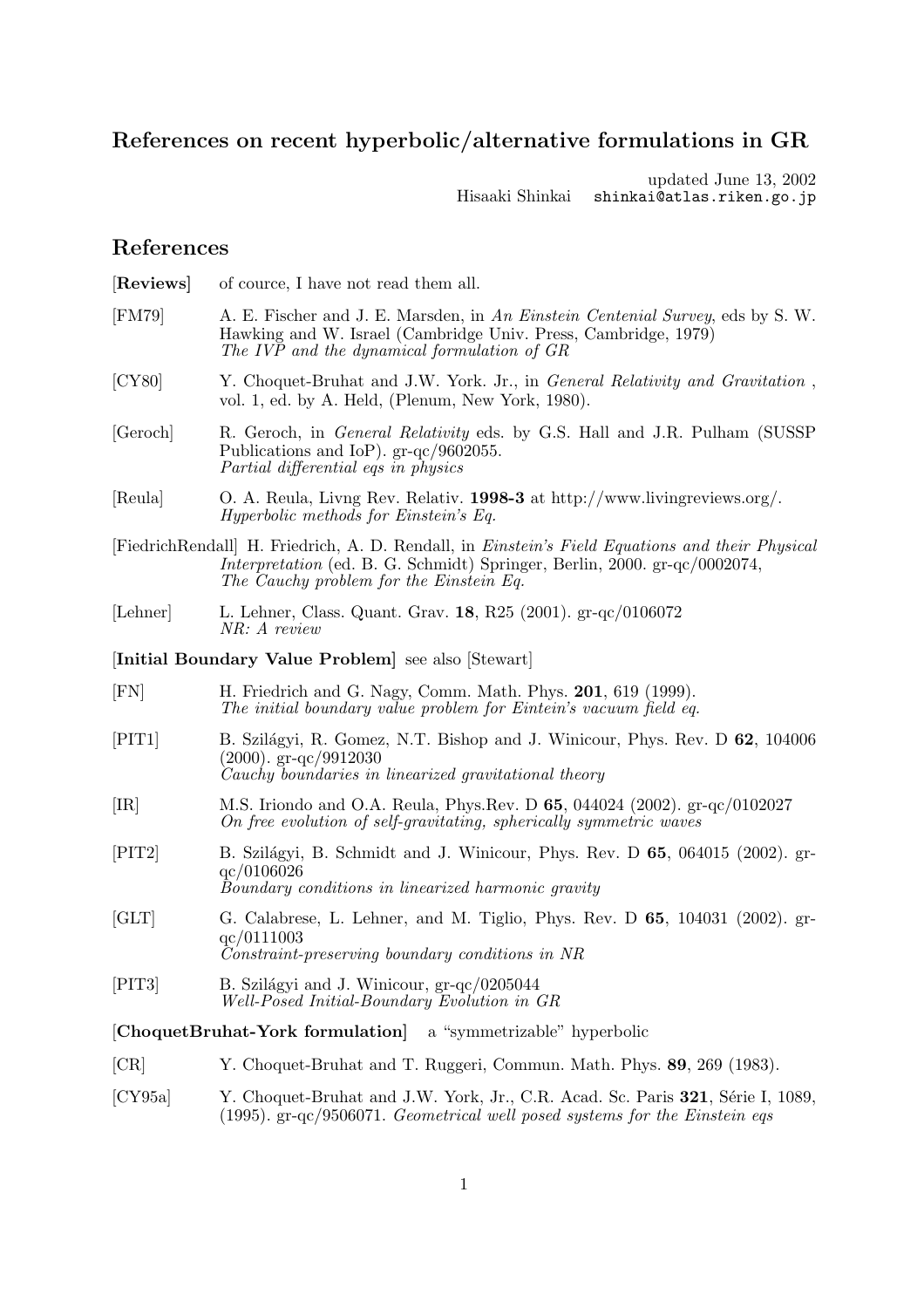| [AACY95]           | A. Abrahams, A. Anderson, Y. Choquet-Bruhat, and J.W. York, Jr., Phys. Rev.<br>Lett. 75, 3377 (1995). gr-qc/9506072.<br>Einstein and Yang-Mills theories in hyperbolic form without gauge fixing                          |
|--------------------|---------------------------------------------------------------------------------------------------------------------------------------------------------------------------------------------------------------------------|
| [CY96a]            | Y. Choquet-Bruhat and J.W. York, Jr., gr-qc/9601030.<br>Mixed elliptic and hyperbolic systems for the Einstein eqs                                                                                                        |
| [AC96]             | A. Abrahams and Y. Choquet-Bruhat, gr-qc/9601031.<br>$3+1$ GR in hyperbolic form                                                                                                                                          |
| [AACY96a]          | A. Abrahams, A. Anderson, Y. Choquet-Bruhat, and J.W. York, Jr., Class.<br>Quant. Grav. 14, A9 (1997), gr-qc/9605014.<br>Geometrical hyperbolic systems for GR and gauge theories                                         |
| [CY96b]            | Y. Choquet-Bruhat and J.W. York, Jr., gr-qc/9606001.<br>Well posed reduced systems for the Einstein eqs                                                                                                                   |
| [AACY96b]          | A. Abrahams, A. Anderson, Y. Choquet-Bruhat and J.W. York, Jr., gr-<br>qc/9607006.<br>A non-strictly hyperbolic system for the Einstein eqs with arbitrary lapse and shift                                                |
| [AACY97]           | A. Abrahams, A. Anderson, Y. Choquet-Bruhat and J.W. York, Jr., in the Pro-<br>ceedings of Texas Symposium (Chicago), gr-qc/9703010.<br><i>Hyperbolic formulation of GR</i>                                               |
| [ACY97]            | A. Anderson, Y. Choquet-Bruhat and J.W. York, Jr., to appear in Topol. Methods<br>in Nonlinear Analysis, gr-qc/9710041.<br>Einstein-Bianchi hyperbolic system for GR                                                      |
| [CYA]              | Y. Choquet-Bruhat, J.W. York, Jr., and A. Anderson, in the Proceedings of MG8<br>$(Israel), gr-qc/9802027$<br>Curvature-based hyperbolic systems for GR                                                                   |
| [SBCST97]          | M.A. Scheel, T.W. Baumgarte, G.B.Cook, S.L. Shapiro, and S.A. Teukolsky,<br>Phys. Rev. D 56, 6320 (1997), $gr-qc/9708067$ .<br>Num. evolution of BHs with a hyperbolic formulation of GR                                  |
| [SBCST98]          | M.A. Scheel, T.W. Baumgarte, G.B. Cook, S.L. Shapiro and S.A. Teukolsky,<br>Phys. Rev. D 58, 044020 (1998). gr-qc/9807029<br>Treating instabilities in a hyperbolic formulation of Einstein's eqs.                        |
| [York]             | J. W. York, Jr., gr-qc/9807062<br>Causal propagation of constraints and the canonical form of GR                                                                                                                          |
| [AY]               | A. Anderson and J. W. York, Jr, Phys. Rev. Lett. 82, 4384 (1999). gr-qc/9901021.<br><i>Fixing Einstein's eqs</i>                                                                                                          |
| [C <sub>IV</sub> ] | Y. Choquet-Bruhat, J. Isenberg, and J. W. York, Jr, gr-qc/9906095.<br>Einstein constraints on asymptotically Euclidean manifolds                                                                                          |
| [ACY99]            | A. Anderson, Y. Choquet-Bruhat and J.W. York, Jr., in the Proceedings of the<br>2nd Samos Meeting, gr-qc/9907099.<br>Einstein's eqs and equivalent hyperbolic dynamical systems                                           |
| BB                 | J. M. Bardeen, L. T. Buchman, gr-qc/0111085<br>Num. Tests of Evolution Systems, Gauge Conditions, and Boundary Conditions<br>for 1D Colliding Gravitational Plane Waves                                                   |
| [CY02a]            | Y. Choquet-Bruhat and J. W. York, gr-qc/0202013 (to appear in the proceedings<br>of the first Aegean summer school in GR, S. Cotsakis ed. Springer Lecture Notes<br>in Physics)<br>Constraints and evolution in cosmology |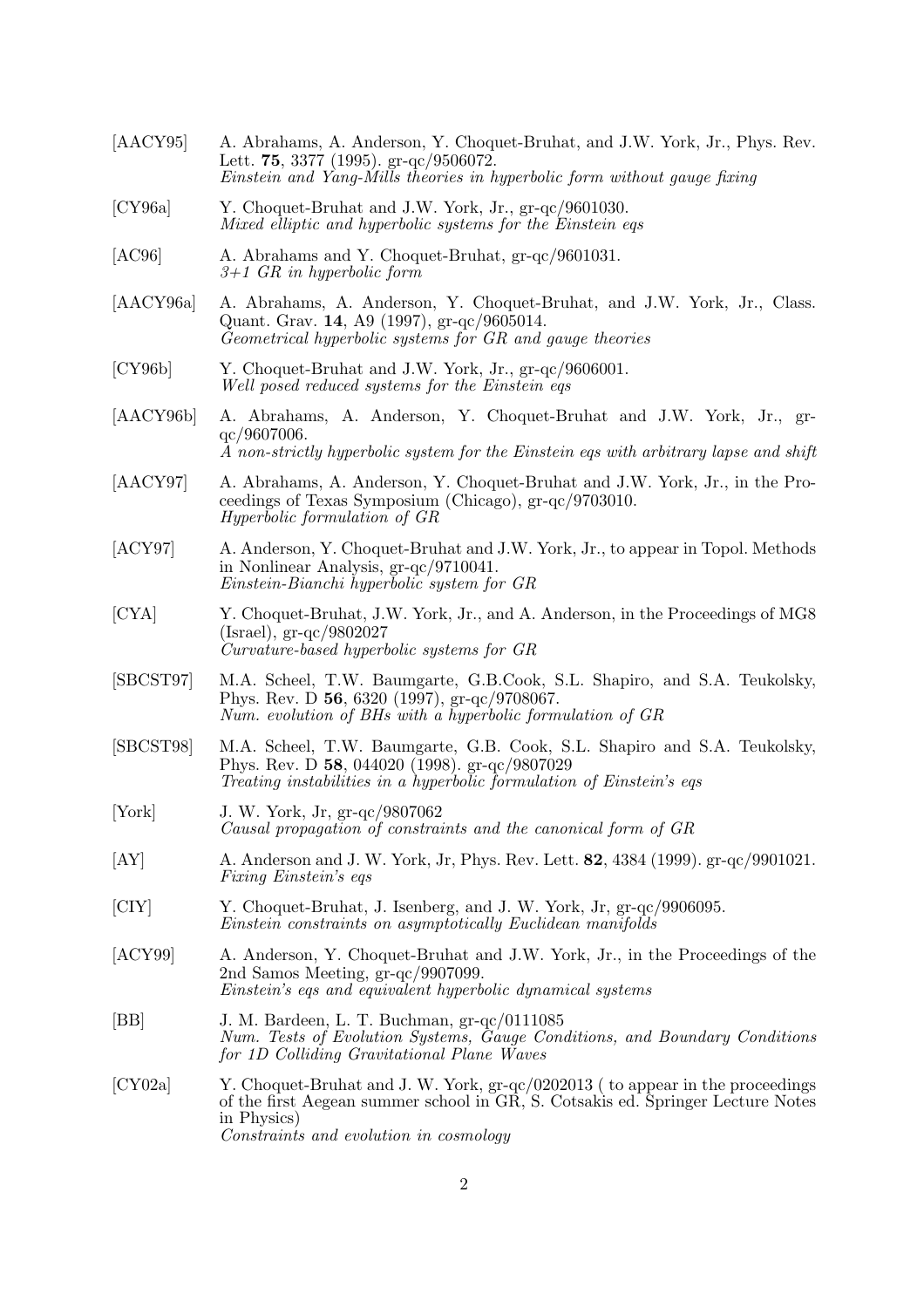[CY02b] Y. Choquet-Bruhat and J. W. York, gr-qc/0202014 (to appear in TMNA, volume in honor of A. Granas) On H. Friedrich's formulation of Einstein eqs with fluid sources

**[Bona-Massó formulation]** a flux-conservative form (a weakly hyperbolic)

- [BM92] C. Bona, J. Mass´o, Phys. Rev. Lett. **68**, 1097 (1992). Hyperbolic evolution system for NR
- [BMSS95] C. Bona, J. Massó, E. Seidel and J. Stela, Phys. Rev. Lett. **75**, 600 (1995). grqc/9412071 New formalism for NR
- [BMSS97] C. Bona, J. Mass´o, E. Seidel and J. Stela, Phys. Rev. D **56**, 3405 (1997). grqc/9709016 First order hyperbolic formalism for NR
- [Alcubierre] M. Alcubierre, Phys. Rev. D **55**, 5981 (1997). gr-qc/9609015 The appearance of coordinate shocks in hyperbolic formalisms of GR
- [BMSW] C. Bona, J. Massó, E. Seidel, and P. Walker, gr-qc/9804052. Three dimensional NR with a hyperbolic formulation
- [AM] M. Alcubierre and J. Mass´o, Phys. Rev. D **57**, R4511 (1998). gr-qc/9709024. Pathologies of hyperbolic gauges in  $GR$  and other field theories
- [ArBona] A. Arbona, C. Bona, J. Massó, and J. Stela, Phys. Rev. D **60**, 104014 (1999). gr-qc/9902053 Robust evolution system for NR
- [BP02a] C.Bona, C.Palenzuela, gr-qc/0202048 Explicit Gravitational Radiation in Hyperbolic Systems for NR
- [BP02b] C. Bona, C. Palenzuela, gr-qc/0202101 (to be published in the Procedings of ERE01) Flux Limiter Methods in 3D NR

#### [**Friedrich formulation]**

- [Friedrich81a] H. Friedrich, Proc. Roy. Soc. **A375**, 169 (1981). On the regular and the asymptotic characteristic IVP for Einstein's vacuum field eqs
- [Friedrich81b] H. Friedrich, Proc. Roy. Soc. **A378**, 401 (1981). The asymptotic characteristic IVP for Einstein's vacuum field eqs as a IVP for a first-order quasilinear symmetric hyperbolic systems
- [Friedrich85] H. Friedrich, Comm. Math. Phys **100**, 525 (1985). On the hyperbolicity of Einstein's and other gauge field eqs.
- [Friedrich91] H. Friedrich, J. Diff. Geom. **34**, 275 (1991).
- [Friedrich96] H. Friedrich, Class. Quantum Grav. **13**, 1451 (1996). Hyperbolic reductions for Einstein's eq.
- [Friedrich98a] H. Friedrich, gr-qc/9804009 (Plenary lecture on mathematical relativity at the GR15 conference, Poona, India) Einstein's eq and geometric asymptotics
- [Friedrich98b] H. Friedrich, Phys.Rev. D **57** 2317 (1998). Evolution eqs for gravitating ideal fluid bodies in GR

### [**Comformal Einstein Approach]**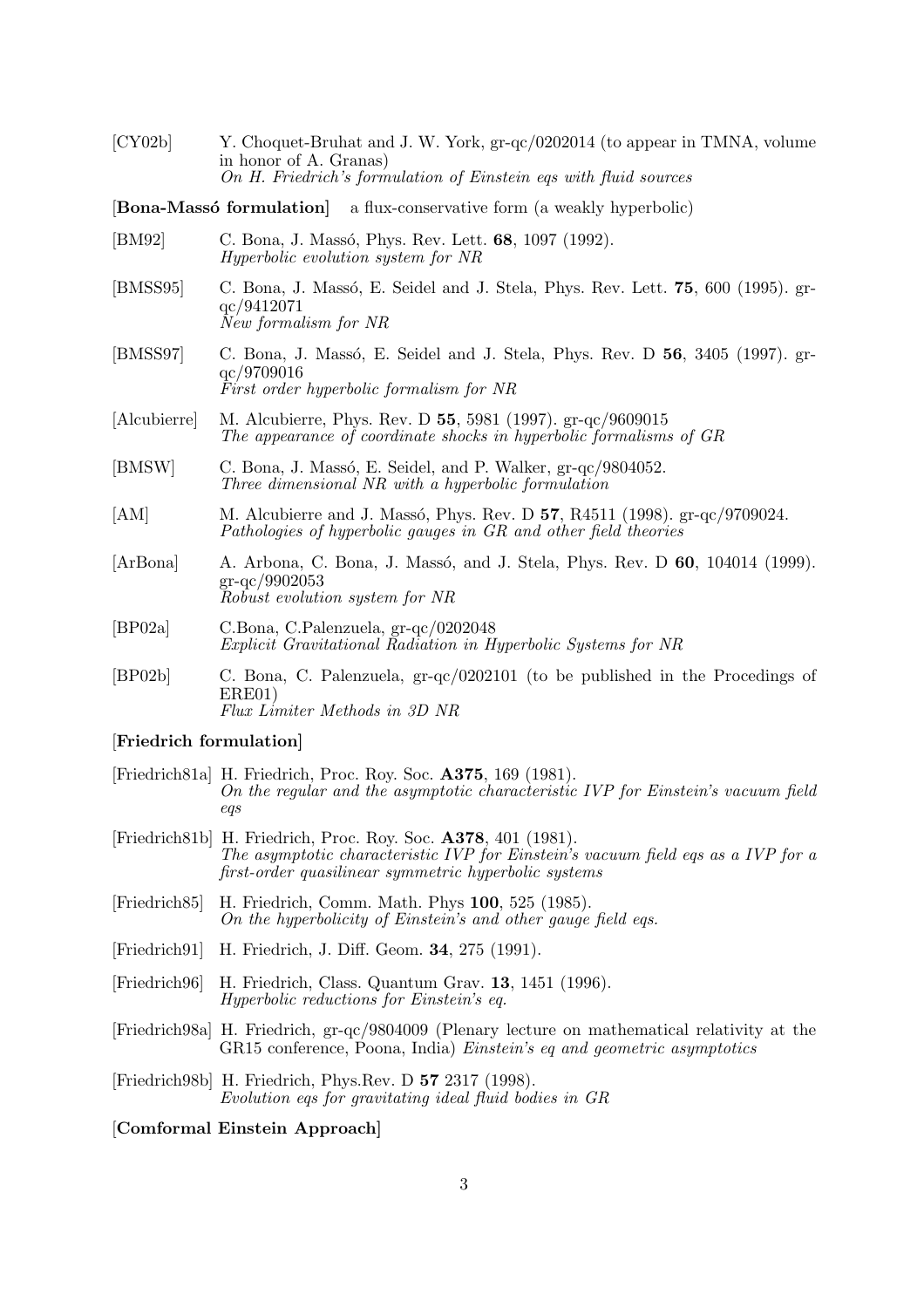- [Frauendiener98a] J. Frauendiener, Phys. Rev. D **58** 064002 (1998). gr-qc/9712050 Num. treatment of the hyperboloidal IVP for the vacuum Einstein eqs. I. The conformal field eqs
- [Frauendiener98b] J. Frauendiener, Phys. Rev. D **58** 064003 (1998). gr-qc/9712052 II. The evolution eqs
- [Frauendiener98c] J. Frauendiener, Class. Quant. Grav. **17** 373 (2000). gr-qc/9808072 III. On the determination of radiation
- [H¨ubner99a] P. H¨ubner, Class. Quant. Grav. **16** 2145 (1999). gr-qc/9804065 How to avoid artificial boundaries in the num. calculation of BH spacetimes
- [Hübner99b] P. Hübner, Class. Quant. Grav. **16** 2823 (1999). gr-qc/9903088 A scheme to numerically evolve data for the conformal Einstein eq
- $[Hübner00a]$  P. Hübner, gr-qc/0010052 Num. Calculation of Conformally Smooth Hyperboloidal Data
- $[Hübner00b]$  P. Hübner, gr-qc/0010069 From Now to Timelike Infinity on a Finite Grid
- [Husa02a] S. Husa, gr-qc/0204043 ( to appear in the proceedings of the conference "The Conformal Structure of Spacetimes: Geometry, Analysis, Numerics", ed. by J. Frauendiener and H. Friedrich, by Springer Verlag, Lecture Notes in Physics series) Problems and Successes in the Numerical Approach to the Conformal Field eqs.
- [Husa02b] S. Husa, gr-qc/0204057 (to the Proceedings of the 2001 Spanish Relativity meeting, eds. L. Fernandez and L. Gonzalez, to be published by Springer, Lecture Notes in Physics series) NR with the conformal field equations
- [**Frittelli-Reula formulation]** a symmetric hyperbolic
- [FR96] S. Frittelli and O.A. Reula, Phys. Rev. Lett. **25**, 4667 (1996). gr-qc/9605005 First-order symmetric-hyperbolic Einstein eqs with arbitrary fixed gauge
- [Stewart] J.M. Stewart, Class Quant. Grav. **15**, 2865 (1998). The Cauchy problem and the initial boundary value problem in NR
- [Hern] S.D. Hern, PhD dissertation, gr-qc/0004036 NR and Inhomogeneous Cosmologies
- [**Kidder-Scheel-Teukolsky formulation]** a combination of Anderson-York and Frittelli-Reula and more (a symmetric hyperbolic)
- [KST] L. E. Kidder, M. A. Scheel, S. A. Teukolsky, Phys. Rev. D **64**, 064017 (2001). gr-qc/0105031 Extending the lifetime of 3D black hole computations with a new hyperbolic system of evolution equations
- [LSU-KST] G. Calabrese, J. Pullin, O. Sarbach, and M. Tiglio, gr-qc/0205073 Stability properties of a formulation of E-eq.
- [OT02] O. Sarbach and M. Tiglio, gr-qc/0205086 Exploiting gauge and constraint freedom in hyperbolic formulations of E-eq.
- [LS-KST] L. Lindblom and M. A. Scheel gr-qc/0206035 Energy Norms and the Stability of the Einstein Evolution eq.
- [**conformally-decomposed ADM formulation]** not a hyperbolic, but relatively stable. see also [YS01]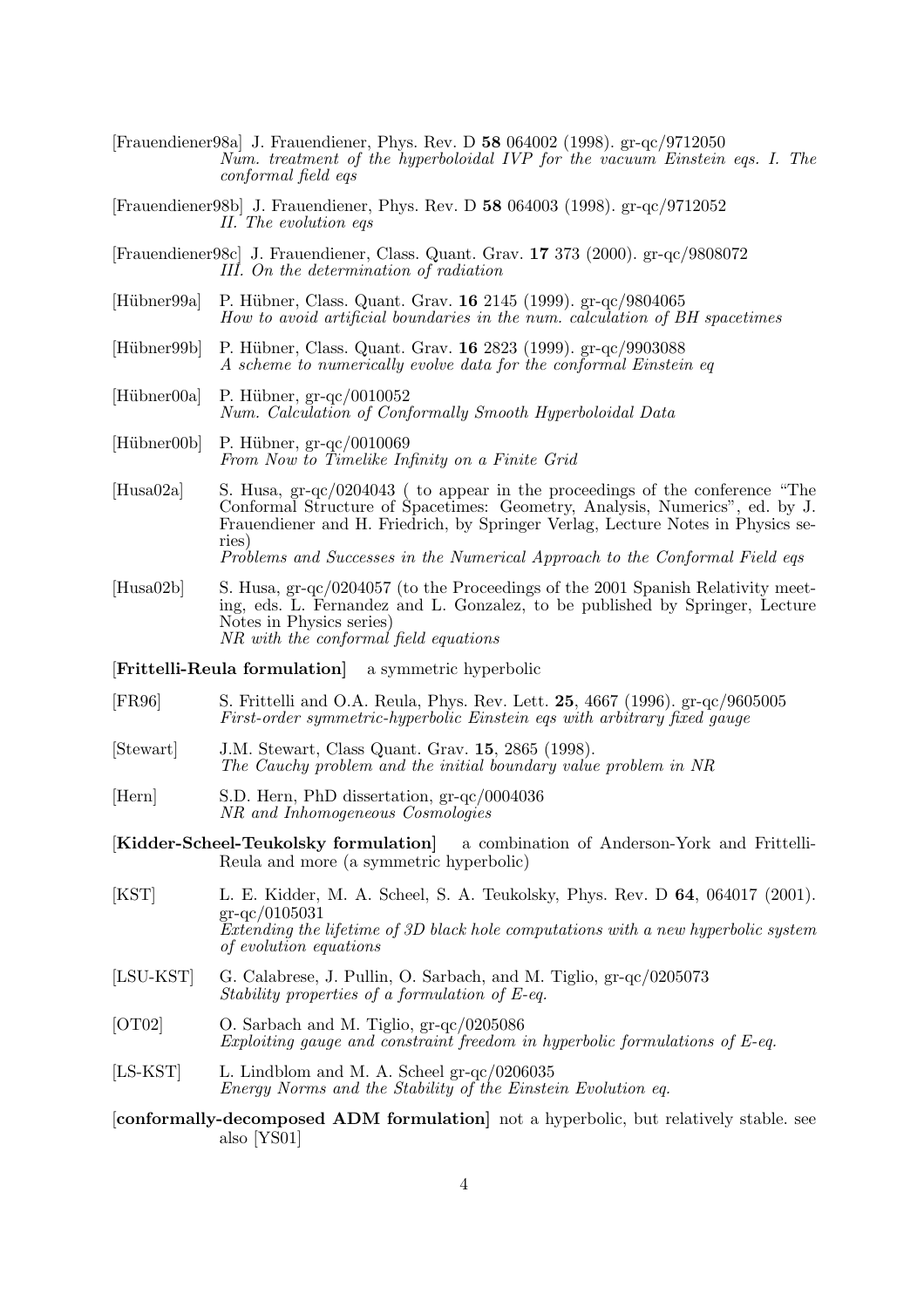| SN                | M. Shibata and T. Nakamura, Phys. Rev. D 52, 5428 (1995).<br>Evolution of 3-dim. GW: Harmonic slicing case                                                                                                                                                                        |
|-------------------|-----------------------------------------------------------------------------------------------------------------------------------------------------------------------------------------------------------------------------------------------------------------------------------|
| [BS]              | T. W. Baumgarte and S. L. Shapiro, Phys. Rev. D 59, 024007 (1999). gr-<br>qc/9810065<br>On the num. integration of Einstein's field eqs                                                                                                                                           |
| [ABMS]            | M. Alcubierre, B. Brügmann, M. Miller and W-M. Suen, Phys. Rev. D 60, 064017<br>(1999). $gr-qc/9903030$ A conformal hyperbolic formulation of the Einstein eqs                                                                                                                    |
| [FR99]            | S. Frittelli and O. A. Reula, J. Math. Phys. 40, 5143 (1999). gr-qc/9904048<br>Well-posed forms of the $3+1$ conformally-decomposed Einstein eqs                                                                                                                                  |
| [AABSS]           | M. Alcubierre, G. Allen, B. Brügmann, E. Seidel and W-M. Suen, Phys. Rev. D<br>62, 124011 (2000). $gr-qc/9908079$<br>Towards an understanding of the stability properties of the $3+1$ evolution eqs in<br>GR                                                                     |
| [AABSS]           | M. Alcubierre, B. Brügmann, T. Dramlitsch, J. A. Font, P. Papadopoulos, E.<br>Seidel, N. Stergioulas, and R. Takahashi, Phys. Rev. D 62, 044034 (2000). gr-<br>qc/0003071<br>Towards a stable num. evolution of strongly gravitating systems in GR: The con-<br>formal treatments |
| [LHG]             | L. Lehner, M. Huq, D. Garrison, Phys. Rev. D 62, 084016 (2000).<br>Causal differencing in ADM and conformal ADM formulations: a comparison in<br><i>spherical symmetry</i>                                                                                                        |
| [FG]              | S. Frittelli and R. Gomez, J. Math. Phys. 41, 5535 (2000). gr-qc/0006082<br>Ill-posedness in the Einstein eq.                                                                                                                                                                     |
| [Miller]          | M. Miller, $gr-qc/0008017$<br>On the num. stability of the Einstein eqs.                                                                                                                                                                                                          |
| [Baumgarte]       | A. M. Knapp, E. J. Walker, and T. W. Baumgarte, Phys. Rev. D 65, 064031<br>$(2002)$ , gr-qc/0201051<br>Illustrating Stability Properties of NR in Electrodynamics                                                                                                                 |
| [LS]              | P. Laguna and D. Shoemaker, $gr-qc/0202105$<br>Num. stability of a new conformal-traceless $3+1$ formulation of the Einstein eq.                                                                                                                                                  |
| $[YS-BSSN]$       | G. Yoneda and H. Shinkai, gr-qc/0204002<br>Advantages of modified ADM formulation: constraint propagation analysis of<br><b>BSSN</b> system                                                                                                                                       |
| [LSU-BSSN]        | O. Sarbach, G. Calabrese, J. Pullin, and M. Tiglio, gr-qc/0205064<br><i>Hyperbolicity of the BSSN system of Einstein evolution eqs.</i>                                                                                                                                           |
|                   | [Causal Propagation] Bel-Robinson tensor                                                                                                                                                                                                                                          |
| [BoniSeno]        | M. G. Bonilla and J.M.M. Senovilla, Phys. Rev. Lett. <b>78</b> , 783 (1997).<br>Very simple proof of the causal propagation of gravity in vacuum                                                                                                                                  |
| [Bonilla]         | M. G. Bonilla, Class. Quantum Grav. 15, 2001 (1998).<br><i>Symmetric hyperbolic systems for Bianchi eqs</i>                                                                                                                                                                       |
| [BergSeno]        | G. Bergqvist and J.M.M. Senovilla, Class. Quant. Grav. 16, L55 (1999). gr-<br>qc/9904055<br>On the causal propagation of fields                                                                                                                                                   |
| [Newtonian limit] |                                                                                                                                                                                                                                                                                   |

### 5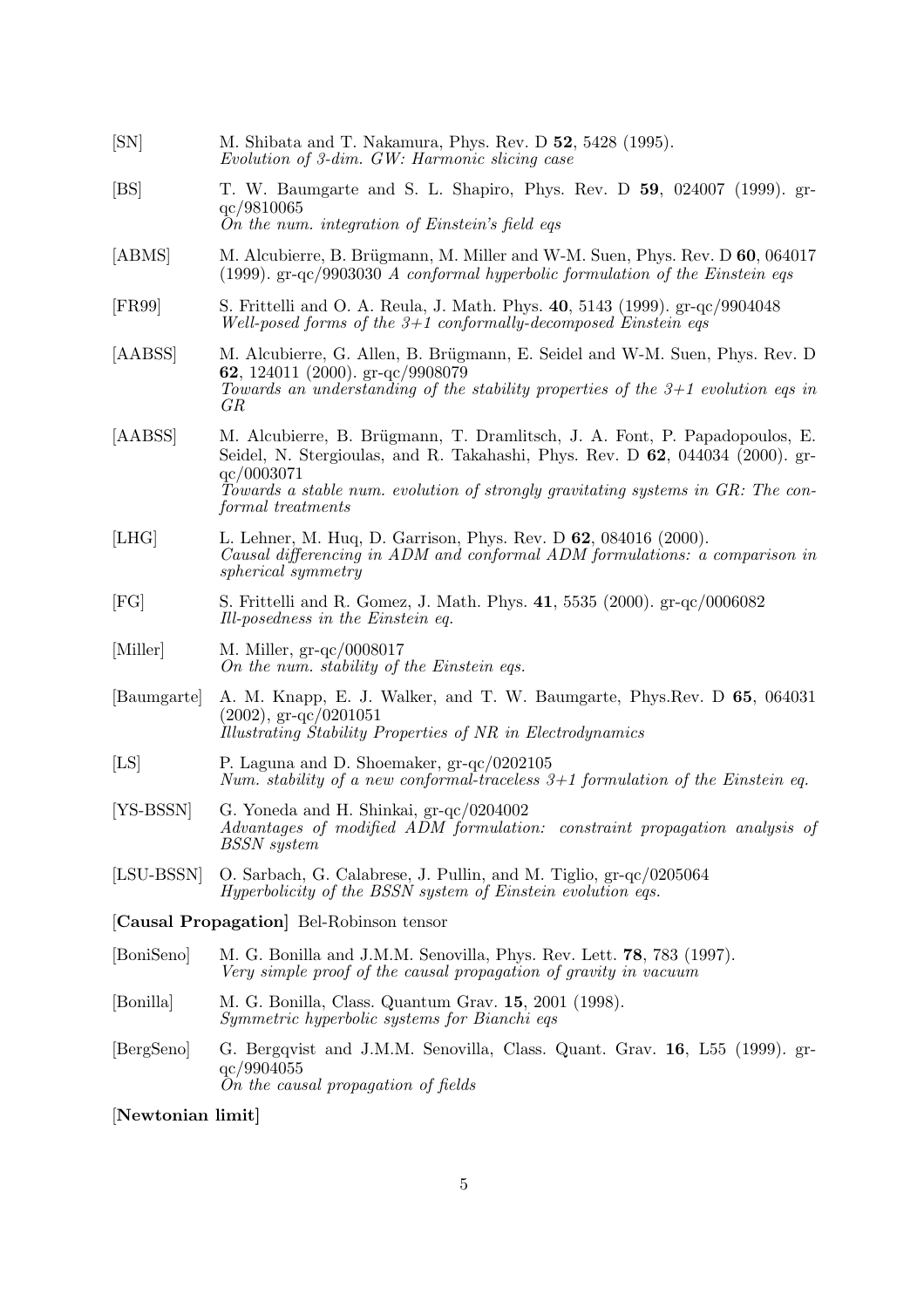| [FR94]                    | S. Frittelli and O.A. Reula, Comm. Math. Phys 166, 221 (1994). gr-qc/9506077<br>On the Newtonian limit of GR                                                                                      |
|---------------------------|---------------------------------------------------------------------------------------------------------------------------------------------------------------------------------------------------|
| [ILR98newt]               | M.S. Iriondo, E.O. Leguizamón and O.A. Reula, J. Math. Phys. 39, 1555 (1998).<br>Fast and slow solutions in GR: The initialization procedure                                                      |
| dissipative system        |                                                                                                                                                                                                   |
| [KNOR]                    | H-O. Kreiss, G.B. Nagy, O.E. Ortiz, and O.A. Reula, J. Math. Phys. 38, 5272<br>(1997).<br>Global existence and exponential decay for hyperbolic dissipative relativistic fluid<br><i>theories</i> |
| [KOR]                     | H-O. Kreiss, O.E. Ortiz, and O.A. Reula, J. Diff. Eq. 142, 78 (1998).<br>Stability of quasi-linear hyperbolic dissipative systems                                                                 |
| [KKL]                     | G. Kreiss, H-O. Kreiss, J. Lorenz, SIAM J. Math. Anal. 30, 401 (1999).<br>On stability of conservation laws                                                                                       |
| [Geroch01]                | R. Geroch, $gr-qc/0103112$<br>On hyperbolic "theories" of relativistic dissipative fluids                                                                                                         |
| $[\lambda\text{-system}]$ | adding constraints in RHS of EoM, see also [SY99] and [YS00b]                                                                                                                                     |
|                           |                                                                                                                                                                                                   |

- [BFHR] O. Brodbeck, S. Frittelli, P. Hübner and O.A. Reula, J. Math. Phys. **40**, 909 (1999). gr-qc/9809023 Einstein's eqs with asymptotically stable constraint propagation
- [SH01] F. Siebel and P. Hübner, Phys. Rev. D **64**, 024021 (2001). Effect of constraint enforcement on the quality of num. solutions in general relativity

#### [**constraint evolution]**

- [Detweiler] S. Detweiler, Phys. Rev. D **35**, 1095 (1987). Evolution of the constraint eqs. in GR
- [Frittelli97] S. Frittelli, Phys. Rev. D **55**, 5992 (1997). Note on the propagation of the constraints in standard  $3+1$  GR
- [YS01] G. Yoneda and H. Shinkai, Phys. Rev. D **63**, 120419 (2001). gr-qc/0103032 Constraint propagation in the family of ADM systems
- [PSU01] B. Kelly, P. Laguna, K. Lockitch, J. Pullin, E. Schnetter, D. Shoemaker, and M. Tiglio, Phys. Rev. D. **64**, 084013 (2001). gr-qc/0103099, A cure for unstable num. evolutions of single black holes: adjusting the standard ADM equations
- [YS01b] H. Shinkai and G. Yoneda, Class. Quant. Grav. **19** (2002) 1027. gr-qc/0110008 Adjusted ADM systems and their expected stability properties: constraint propagation analysis in Schwarzschild spacetime

### [**In the Ashtekar formulation]**

| [ILR97]  | M.S. Iriondo, E.O. Leguizamón and O.A. Reula, Phys. Rev. Lett. 79, 4732 (1997).<br>$gr-qc/9710004$<br>Einstein's eqs in Ashtekar's variables constitute a symmetric hyperbolic system |
|----------|---------------------------------------------------------------------------------------------------------------------------------------------------------------------------------------|
| [YS99a]  | G. Yoneda and H. Shinkai, Phys. Rev. Lett. 82, 263 (1999). gr-qc/9803077<br>Symmetric hyperbolic system in the Ashtekar formulation                                                   |
| [ILR98b] | M.S. Iriondo, E.O. Leguizamón and O.A. Reula, Adv. Theor. Math. Phys. 2, 1075<br>$(1998)$ . gr-qc/9804019.<br>On the dynamics of Einstein's eqs in the Ashtekar formulation           |